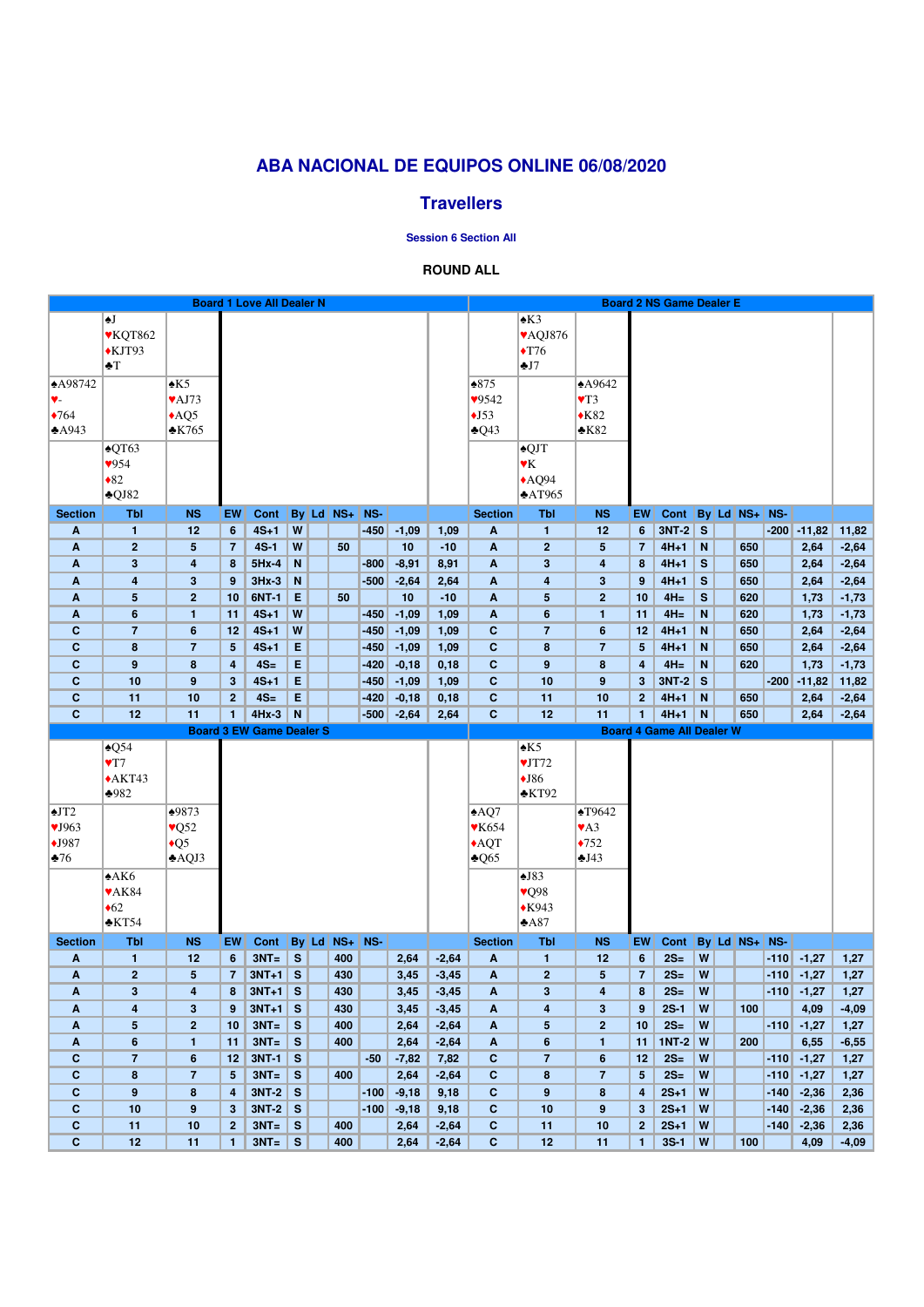# **ABA NACIONAL DE EQUIPOS ONLINE 06/08/2020**

## **Travellers**

#### **Session 6 Section All**

### **ROUND ALL**

| $\triangle KQ742$<br>$\triangle 82$<br>$\blacktriangledown$ AK74<br>♥-<br>$*AK87$<br>$\triangle$ K6<br>*KQJT8<br>AQQ95<br>$\triangle 93$<br>$\triangle$ AJ9<br>•654<br>$\blacktriangle$<br>VJT953<br>$\sqrt{Q}J743$<br>$\sqrt{Q^2}$<br><b>VK865</b><br>$*A8542$<br>$\triangle$ Q93<br>$\blacktriangleright$ T953<br>$\bigcirc$ QJ4<br>$\clubsuit$ 93<br>$*KJT3$<br>$\triangle 742$<br>$\blacktriangleright$ 762<br>$\triangle J T865$<br><b>∗KQT73</b><br>$\sqrt{86}$<br>$\blacktriangledown$ AT92<br>$\triangleleft 62$<br>$\bigstar$ JT7<br>$*86$<br>A54<br><b>Tbl</b><br>By Ld NS+<br>NS-<br><b>Section</b><br>By Ld NS+ NS-<br><b>Section</b><br><b>NS</b><br><b>EW</b><br>Cont<br><b>Tbl</b><br><b>NS</b><br>EW<br>Cont<br>$4S+2$<br>$3NT =$<br>N<br>680<br>$-5,91$<br>N<br>400<br>$-2,18$<br>12<br>$6\phantom{1}$<br>5,91<br>$\boldsymbol{A}$<br>$\mathbf{1}$<br>12<br>6<br>2,18<br>$\mathbf{1}$<br>A<br>2 <sup>2</sup><br>$6S=$<br>N<br>$\overline{2}$<br>$3NT+1$<br>N<br>$5\phantom{.0}$<br>1430<br>8,27<br>$-8,27$<br>$\mathbf{A}$<br>$5\phantom{.0}$<br>430<br>3,09<br>$-3,09$<br>A<br>$\overline{7}$<br>$\overline{7}$<br>$\mathbf{3}$<br>$4S+2$<br>$\mathbf N$<br>680<br>$\boldsymbol{A}$<br>$\mathbf{3}$<br>$5C=$<br>N<br>$-2,18$<br>4<br>8<br>$-5,91$<br>5,91<br>4<br>8<br>400<br>2,18<br>A<br>$3NT =$<br>$\overline{\mathbf{4}}$<br>3<br>$4S+2$<br>$\mathbf N$<br>680<br>$\overline{\mathbf{4}}$<br>N<br>9<br>$-5,91$<br>5,91<br>$\mathbf{A}$<br>3<br>9<br>400<br>2,18<br>$-2,18$<br>A<br>3NT+1 N<br>$\overline{\mathbf{5}}$<br>$\overline{2}$<br>$6S=$<br>$\mathbf N$<br>$5\phantom{.0}$<br>$\overline{2}$<br>$-3,09$<br>10<br>1430<br>8,27<br>$-8,27$<br>$\mathbf{A}$<br>10 <sub>1</sub><br>430<br>3,09<br>A<br>$4S+2$<br>680<br>$3NT =$<br>$6\phantom{1}$<br>N<br>$-5,91$<br>5,91<br>$\boldsymbol{A}$<br>$6\phantom{a}$<br>N<br>400<br>$-2,18$<br>1<br>11<br>$\mathbf{1}$<br>11<br>2,18<br>A<br>$4S=$<br>$\mathbf c$<br>$\overline{7}$<br>$6S=$<br>N<br>1430<br>$-8,27$<br>$\mathbf{C}$<br>$\overline{7}$<br>$\mathbf{s}$<br>420<br>3 <sup>5</sup><br>$-3$<br>$6\phantom{1}6$<br>12<br>8,27<br>$6\phantom{1}$<br>12<br>$4S+2$<br>N<br>680<br>$\mathbf{C}$<br>$5C-2$<br>N<br>$-100$<br>$-9,64$<br>9,64<br>$\mathbf c$<br>$\boldsymbol{8}$<br>$\overline{7}$<br>5 <sup>5</sup><br>$-5,91$<br>5,91<br>8<br>$\overline{7}$<br>$5\phantom{.0}$<br>$3C=$<br>$\mathbf{C}$<br>9<br>$4S+2$<br>$\mathbf N$<br>680<br>$\mathbf{C}$<br>9<br>N<br>$-5,18$<br>5,18<br>8<br>$-5,91$<br>5,91<br>8<br>4<br>110<br>4<br>$\mathbf{C}$<br>$\mathbf{C}$<br>10<br>9<br>$6S=$<br>N<br>10<br>$3NT+1$<br>$-3,09$<br>3 <sup>2</sup><br>1430<br>8,27<br>$-8,27$<br>9<br>3<br>$\mathbf N$<br>430<br>3,09<br>$3NT =$<br>10<br>N<br>680<br>$-5,91$<br>$\mathbf{C}$<br>10<br>N<br>2,18<br>$-2,18$<br>$\mathbf c$<br>11<br>2 <sup>1</sup><br>$5S+1$<br>5,91<br>11<br>2 <sup>1</sup><br>400<br>11<br>$5C-1$<br>$\mathbf c$<br>12<br>11<br>$\mathbf{1}$<br>$6S=$<br>$\mathbf N$<br>1430<br>$-8,27$<br>$\mathbf{C}$<br>12<br>N<br>$-8,36$<br>8,36<br>8,27<br>$\blacksquare$<br>$-50$<br><b>Board 7 Game All Dealer S</b><br><b>Board 8 Love All Dealer W</b><br>$\triangle$ AJ9862<br>$\overline{\bullet^9}$<br><b>VA86</b><br>$\blacktriangledown 65$<br>$\blacklozenge K$<br>$\bigstar$ KQ7542<br>AJ7<br>$*$ A987<br>$\triangle$ K65<br>$\triangle$ AJ742<br>$\blacktriangle$ T7<br>$\triangle Q5$<br>$\blacktriangledown$ T3<br><b>▼KJ9842</b><br>VJT3<br><b>VK9754</b><br>$\bigstar$ J97632<br>$\blacklozenge$ T5<br>$\triangle$ A9<br>$\bigcup$<br>$\triangle$ Q32<br>$\blacktriangle$ T93<br>$\triangle$ K84<br>$\triangle$ KJ4<br>$\triangle$ QT83<br>$\triangle$ K43<br>$\sqrt{Q^2}$<br>♥AQ7<br>$\blacklozenge$ T83<br>$*AQ84$<br>$\triangle$ T65<br>$\triangle Q652$<br>$NS+$<br>NS-<br>By Ld NS+<br>NS-<br><b>Tbl</b><br><b>NS</b><br>EW<br><b>Cont</b><br>By Ld <br><b>Section</b><br><b>Tbl</b><br><b>NS</b><br>EW<br>Cont<br><b>Section</b><br>$-10,91$<br>$3D=$<br>$\mathbf N$<br>$6S =$<br>N<br>980<br>10,91<br>12<br>$6\phantom{1}$<br>110<br>0,36<br>$\mathbf{A}$<br>6<br>$\mathbf{1}$<br>$-0,36$<br>$\mathbf{1}$<br>12<br>A<br>$\overline{2}$<br>$5\phantom{1}$<br>$3D+1$<br>N<br>130<br>$\overline{2}$<br>$4S+2$<br>N<br>$-0,55$<br>0,55<br>$\overline{7}$<br>1,27<br>$\mathbf{A}$<br>$5\phantom{.0}$<br>$\overline{7}$<br>480<br>A<br>$-1,27$<br>$3\phantom{a}$<br>$2D+3$<br>N<br>$\mathbf{3}$<br>$4S+2$<br>N<br>0,55<br>150<br>1,91<br>$-1,91$<br>$\mathbf{A}$<br>8<br>480<br>$-0,55$<br>A<br>4<br>8<br>4<br>$3D+2$<br>$4S+2$<br>N<br>4<br>3<br>N<br>150<br>$\boldsymbol{A}$<br>$\overline{\mathbf{4}}$<br>$\mathbf{3}$<br>480<br>$-0,55$<br>0,55<br>9<br>1,91<br>$-1,91$<br>9<br>A<br>$5\phantom{.0}$<br>$\overline{2}$<br>$3D+1$<br>$\mathbf N$<br>130<br>$5\phantom{.0}$<br>$\overline{2}$<br>$4S+3$<br>N<br>0,55<br>10<br>1,27<br>$-1,27$<br>$\mathbf{A}$<br>10<br>510<br>$-0,55$<br>A<br>$3H =$<br>E<br>$4S+2$<br>$6\phantom{1}$<br>$\mathbf{1}$<br>$-140$<br>$-6,09$<br>6,09<br>$\boldsymbol{A}$<br>$6\phantom{1}$<br>N<br>480<br>$-0,55$<br>0,55<br>11<br>1<br>11<br>A<br>E<br>$\mathbf c$<br>$\overline{7}$<br>$6\phantom{1}$<br>$3H-2$<br>200<br>$\mathbf{C}$<br>$\overline{7}$<br>$4S+1$<br>N<br>12<br>3,45<br>$-3,45$<br>6<br>12<br>450<br>$-1,55$<br>1,55<br>$\overline{7}$<br>E<br>$\mathbf{C}$<br>$\bf{8}$<br>$\overline{7}$<br>$\mathbf{C}$<br>$\pmb{8}$<br>5 <sup>5</sup><br>$2H-1$<br>$5\phantom{.}$<br>$4S+2$<br>N<br>$-0,55$<br>100<br>0,18<br>$-0,18$<br>480<br>0,55<br>9<br>8<br>$\mathbf N$<br>$\mathbf{C}$<br>9<br>$4S=$<br>N<br>$\mathbf c$<br>$3D+1$<br>130<br>1,27<br>$-1,27$<br>8<br>420<br>$-2,55$<br>2,55<br>4<br>4<br>10<br>9<br>E<br>100<br>$\mathbf{C}$<br>10<br>$4S+2$<br>N<br>C<br>$3\phantom{a}$<br>$2H-1$<br>0,18<br>$-0,18$<br>9<br>$\mathbf{3}$<br>480<br>$-0,55$<br>0,55<br>N<br>$\mathbf{C}$<br>N<br>$\mathbf c$<br>11<br>10<br>2 <sub>1</sub><br>$3D=$<br>110<br>0,36<br>$-0,36$<br>11<br>10<br>2 <sup>1</sup><br>$4S+1$<br>$-1,55$<br>450<br>1,55 |  |  |  | <b>Board 5 NS Game Dealer N</b> |  |  |  |  |  |  |  |  |  |  | <b>Board 6 EW Game Dealer E</b> |  |  |  |  |  |  |  |
|-------------------------------------------------------------------------------------------------------------------------------------------------------------------------------------------------------------------------------------------------------------------------------------------------------------------------------------------------------------------------------------------------------------------------------------------------------------------------------------------------------------------------------------------------------------------------------------------------------------------------------------------------------------------------------------------------------------------------------------------------------------------------------------------------------------------------------------------------------------------------------------------------------------------------------------------------------------------------------------------------------------------------------------------------------------------------------------------------------------------------------------------------------------------------------------------------------------------------------------------------------------------------------------------------------------------------------------------------------------------------------------------------------------------------------------------------------------------------------------------------------------------------------------------------------------------------------------------------------------------------------------------------------------------------------------------------------------------------------------------------------------------------------------------------------------------------------------------------------------------------------------------------------------------------------------------------------------------------------------------------------------------------------------------------------------------------------------------------------------------------------------------------------------------------------------------------------------------------------------------------------------------------------------------------------------------------------------------------------------------------------------------------------------------------------------------------------------------------------------------------------------------------------------------------------------------------------------------------------------------------------------------------------------------------------------------------------------------------------------------------------------------------------------------------------------------------------------------------------------------------------------------------------------------------------------------------------------------------------------------------------------------------------------------------------------------------------------------------------------------------------------------------------------------------------------------------------------------------------------------------------------------------------------------------------------------------------------------------------------------------------------------------------------------------------------------------------------------------------------------------------------------------------------------------------------------------------------------------------------------------------------------------------------------------------------------------------------------------------------------------------------------------------------------------------------------------------------------------------------------------------------------------------------------------------------------------------------------------------------------------------------------------------------------------------------------------------------------------------------------------------------------------------------------------------------------------------------------------------------------------------------------------------------------------------------------------------------------------------------------------------------------------------------------------------------------------------------------------------------------------------------------------------------------------------------------------------------------------------------------------------------------------------------------------------------------------------------------------------------------------------------------------------------------------------------------------------------------------------------------------------------------------------------------------------------------------------------------------------------------------------------------------------------------------------------------------------------------------------------------------------------------------------------------------------------------------------------------------------------------------------------------------------------------------------------------------------------------------------------------------------------------------------------------------------------------------------------------------------------------------------------------------------------------------------------------------------------------------------------------------------------------------------------------------------------------------------------------------------------------------------------------------------------------------------------------------------------------------------------------------------------------------------------------------------------------------------------------------------------------------|--|--|--|---------------------------------|--|--|--|--|--|--|--|--|--|--|---------------------------------|--|--|--|--|--|--|--|
|                                                                                                                                                                                                                                                                                                                                                                                                                                                                                                                                                                                                                                                                                                                                                                                                                                                                                                                                                                                                                                                                                                                                                                                                                                                                                                                                                                                                                                                                                                                                                                                                                                                                                                                                                                                                                                                                                                                                                                                                                                                                                                                                                                                                                                                                                                                                                                                                                                                                                                                                                                                                                                                                                                                                                                                                                                                                                                                                                                                                                                                                                                                                                                                                                                                                                                                                                                                                                                                                                                                                                                                                                                                                                                                                                                                                                                                                                                                                                                                                                                                                                                                                                                                                                                                                                                                                                                                                                                                                                                                                                                                                                                                                                                                                                                                                                                                                                                                                                                                                                                                                                                                                                                                                                                                                                                                                                                                                                                                                                                                                                                                                                                                                                                                                                                                                                                                                                                                                                                                                 |  |  |  |                                 |  |  |  |  |  |  |  |  |  |  |                                 |  |  |  |  |  |  |  |
|                                                                                                                                                                                                                                                                                                                                                                                                                                                                                                                                                                                                                                                                                                                                                                                                                                                                                                                                                                                                                                                                                                                                                                                                                                                                                                                                                                                                                                                                                                                                                                                                                                                                                                                                                                                                                                                                                                                                                                                                                                                                                                                                                                                                                                                                                                                                                                                                                                                                                                                                                                                                                                                                                                                                                                                                                                                                                                                                                                                                                                                                                                                                                                                                                                                                                                                                                                                                                                                                                                                                                                                                                                                                                                                                                                                                                                                                                                                                                                                                                                                                                                                                                                                                                                                                                                                                                                                                                                                                                                                                                                                                                                                                                                                                                                                                                                                                                                                                                                                                                                                                                                                                                                                                                                                                                                                                                                                                                                                                                                                                                                                                                                                                                                                                                                                                                                                                                                                                                                                                 |  |  |  |                                 |  |  |  |  |  |  |  |  |  |  |                                 |  |  |  |  |  |  |  |
|                                                                                                                                                                                                                                                                                                                                                                                                                                                                                                                                                                                                                                                                                                                                                                                                                                                                                                                                                                                                                                                                                                                                                                                                                                                                                                                                                                                                                                                                                                                                                                                                                                                                                                                                                                                                                                                                                                                                                                                                                                                                                                                                                                                                                                                                                                                                                                                                                                                                                                                                                                                                                                                                                                                                                                                                                                                                                                                                                                                                                                                                                                                                                                                                                                                                                                                                                                                                                                                                                                                                                                                                                                                                                                                                                                                                                                                                                                                                                                                                                                                                                                                                                                                                                                                                                                                                                                                                                                                                                                                                                                                                                                                                                                                                                                                                                                                                                                                                                                                                                                                                                                                                                                                                                                                                                                                                                                                                                                                                                                                                                                                                                                                                                                                                                                                                                                                                                                                                                                                                 |  |  |  |                                 |  |  |  |  |  |  |  |  |  |  |                                 |  |  |  |  |  |  |  |
|                                                                                                                                                                                                                                                                                                                                                                                                                                                                                                                                                                                                                                                                                                                                                                                                                                                                                                                                                                                                                                                                                                                                                                                                                                                                                                                                                                                                                                                                                                                                                                                                                                                                                                                                                                                                                                                                                                                                                                                                                                                                                                                                                                                                                                                                                                                                                                                                                                                                                                                                                                                                                                                                                                                                                                                                                                                                                                                                                                                                                                                                                                                                                                                                                                                                                                                                                                                                                                                                                                                                                                                                                                                                                                                                                                                                                                                                                                                                                                                                                                                                                                                                                                                                                                                                                                                                                                                                                                                                                                                                                                                                                                                                                                                                                                                                                                                                                                                                                                                                                                                                                                                                                                                                                                                                                                                                                                                                                                                                                                                                                                                                                                                                                                                                                                                                                                                                                                                                                                                                 |  |  |  |                                 |  |  |  |  |  |  |  |  |  |  |                                 |  |  |  |  |  |  |  |
|                                                                                                                                                                                                                                                                                                                                                                                                                                                                                                                                                                                                                                                                                                                                                                                                                                                                                                                                                                                                                                                                                                                                                                                                                                                                                                                                                                                                                                                                                                                                                                                                                                                                                                                                                                                                                                                                                                                                                                                                                                                                                                                                                                                                                                                                                                                                                                                                                                                                                                                                                                                                                                                                                                                                                                                                                                                                                                                                                                                                                                                                                                                                                                                                                                                                                                                                                                                                                                                                                                                                                                                                                                                                                                                                                                                                                                                                                                                                                                                                                                                                                                                                                                                                                                                                                                                                                                                                                                                                                                                                                                                                                                                                                                                                                                                                                                                                                                                                                                                                                                                                                                                                                                                                                                                                                                                                                                                                                                                                                                                                                                                                                                                                                                                                                                                                                                                                                                                                                                                                 |  |  |  |                                 |  |  |  |  |  |  |  |  |  |  |                                 |  |  |  |  |  |  |  |
|                                                                                                                                                                                                                                                                                                                                                                                                                                                                                                                                                                                                                                                                                                                                                                                                                                                                                                                                                                                                                                                                                                                                                                                                                                                                                                                                                                                                                                                                                                                                                                                                                                                                                                                                                                                                                                                                                                                                                                                                                                                                                                                                                                                                                                                                                                                                                                                                                                                                                                                                                                                                                                                                                                                                                                                                                                                                                                                                                                                                                                                                                                                                                                                                                                                                                                                                                                                                                                                                                                                                                                                                                                                                                                                                                                                                                                                                                                                                                                                                                                                                                                                                                                                                                                                                                                                                                                                                                                                                                                                                                                                                                                                                                                                                                                                                                                                                                                                                                                                                                                                                                                                                                                                                                                                                                                                                                                                                                                                                                                                                                                                                                                                                                                                                                                                                                                                                                                                                                                                                 |  |  |  |                                 |  |  |  |  |  |  |  |  |  |  |                                 |  |  |  |  |  |  |  |
|                                                                                                                                                                                                                                                                                                                                                                                                                                                                                                                                                                                                                                                                                                                                                                                                                                                                                                                                                                                                                                                                                                                                                                                                                                                                                                                                                                                                                                                                                                                                                                                                                                                                                                                                                                                                                                                                                                                                                                                                                                                                                                                                                                                                                                                                                                                                                                                                                                                                                                                                                                                                                                                                                                                                                                                                                                                                                                                                                                                                                                                                                                                                                                                                                                                                                                                                                                                                                                                                                                                                                                                                                                                                                                                                                                                                                                                                                                                                                                                                                                                                                                                                                                                                                                                                                                                                                                                                                                                                                                                                                                                                                                                                                                                                                                                                                                                                                                                                                                                                                                                                                                                                                                                                                                                                                                                                                                                                                                                                                                                                                                                                                                                                                                                                                                                                                                                                                                                                                                                                 |  |  |  |                                 |  |  |  |  |  |  |  |  |  |  |                                 |  |  |  |  |  |  |  |
|                                                                                                                                                                                                                                                                                                                                                                                                                                                                                                                                                                                                                                                                                                                                                                                                                                                                                                                                                                                                                                                                                                                                                                                                                                                                                                                                                                                                                                                                                                                                                                                                                                                                                                                                                                                                                                                                                                                                                                                                                                                                                                                                                                                                                                                                                                                                                                                                                                                                                                                                                                                                                                                                                                                                                                                                                                                                                                                                                                                                                                                                                                                                                                                                                                                                                                                                                                                                                                                                                                                                                                                                                                                                                                                                                                                                                                                                                                                                                                                                                                                                                                                                                                                                                                                                                                                                                                                                                                                                                                                                                                                                                                                                                                                                                                                                                                                                                                                                                                                                                                                                                                                                                                                                                                                                                                                                                                                                                                                                                                                                                                                                                                                                                                                                                                                                                                                                                                                                                                                                 |  |  |  |                                 |  |  |  |  |  |  |  |  |  |  |                                 |  |  |  |  |  |  |  |
|                                                                                                                                                                                                                                                                                                                                                                                                                                                                                                                                                                                                                                                                                                                                                                                                                                                                                                                                                                                                                                                                                                                                                                                                                                                                                                                                                                                                                                                                                                                                                                                                                                                                                                                                                                                                                                                                                                                                                                                                                                                                                                                                                                                                                                                                                                                                                                                                                                                                                                                                                                                                                                                                                                                                                                                                                                                                                                                                                                                                                                                                                                                                                                                                                                                                                                                                                                                                                                                                                                                                                                                                                                                                                                                                                                                                                                                                                                                                                                                                                                                                                                                                                                                                                                                                                                                                                                                                                                                                                                                                                                                                                                                                                                                                                                                                                                                                                                                                                                                                                                                                                                                                                                                                                                                                                                                                                                                                                                                                                                                                                                                                                                                                                                                                                                                                                                                                                                                                                                                                 |  |  |  |                                 |  |  |  |  |  |  |  |  |  |  |                                 |  |  |  |  |  |  |  |
|                                                                                                                                                                                                                                                                                                                                                                                                                                                                                                                                                                                                                                                                                                                                                                                                                                                                                                                                                                                                                                                                                                                                                                                                                                                                                                                                                                                                                                                                                                                                                                                                                                                                                                                                                                                                                                                                                                                                                                                                                                                                                                                                                                                                                                                                                                                                                                                                                                                                                                                                                                                                                                                                                                                                                                                                                                                                                                                                                                                                                                                                                                                                                                                                                                                                                                                                                                                                                                                                                                                                                                                                                                                                                                                                                                                                                                                                                                                                                                                                                                                                                                                                                                                                                                                                                                                                                                                                                                                                                                                                                                                                                                                                                                                                                                                                                                                                                                                                                                                                                                                                                                                                                                                                                                                                                                                                                                                                                                                                                                                                                                                                                                                                                                                                                                                                                                                                                                                                                                                                 |  |  |  |                                 |  |  |  |  |  |  |  |  |  |  |                                 |  |  |  |  |  |  |  |
|                                                                                                                                                                                                                                                                                                                                                                                                                                                                                                                                                                                                                                                                                                                                                                                                                                                                                                                                                                                                                                                                                                                                                                                                                                                                                                                                                                                                                                                                                                                                                                                                                                                                                                                                                                                                                                                                                                                                                                                                                                                                                                                                                                                                                                                                                                                                                                                                                                                                                                                                                                                                                                                                                                                                                                                                                                                                                                                                                                                                                                                                                                                                                                                                                                                                                                                                                                                                                                                                                                                                                                                                                                                                                                                                                                                                                                                                                                                                                                                                                                                                                                                                                                                                                                                                                                                                                                                                                                                                                                                                                                                                                                                                                                                                                                                                                                                                                                                                                                                                                                                                                                                                                                                                                                                                                                                                                                                                                                                                                                                                                                                                                                                                                                                                                                                                                                                                                                                                                                                                 |  |  |  |                                 |  |  |  |  |  |  |  |  |  |  |                                 |  |  |  |  |  |  |  |
|                                                                                                                                                                                                                                                                                                                                                                                                                                                                                                                                                                                                                                                                                                                                                                                                                                                                                                                                                                                                                                                                                                                                                                                                                                                                                                                                                                                                                                                                                                                                                                                                                                                                                                                                                                                                                                                                                                                                                                                                                                                                                                                                                                                                                                                                                                                                                                                                                                                                                                                                                                                                                                                                                                                                                                                                                                                                                                                                                                                                                                                                                                                                                                                                                                                                                                                                                                                                                                                                                                                                                                                                                                                                                                                                                                                                                                                                                                                                                                                                                                                                                                                                                                                                                                                                                                                                                                                                                                                                                                                                                                                                                                                                                                                                                                                                                                                                                                                                                                                                                                                                                                                                                                                                                                                                                                                                                                                                                                                                                                                                                                                                                                                                                                                                                                                                                                                                                                                                                                                                 |  |  |  |                                 |  |  |  |  |  |  |  |  |  |  |                                 |  |  |  |  |  |  |  |
|                                                                                                                                                                                                                                                                                                                                                                                                                                                                                                                                                                                                                                                                                                                                                                                                                                                                                                                                                                                                                                                                                                                                                                                                                                                                                                                                                                                                                                                                                                                                                                                                                                                                                                                                                                                                                                                                                                                                                                                                                                                                                                                                                                                                                                                                                                                                                                                                                                                                                                                                                                                                                                                                                                                                                                                                                                                                                                                                                                                                                                                                                                                                                                                                                                                                                                                                                                                                                                                                                                                                                                                                                                                                                                                                                                                                                                                                                                                                                                                                                                                                                                                                                                                                                                                                                                                                                                                                                                                                                                                                                                                                                                                                                                                                                                                                                                                                                                                                                                                                                                                                                                                                                                                                                                                                                                                                                                                                                                                                                                                                                                                                                                                                                                                                                                                                                                                                                                                                                                                                 |  |  |  |                                 |  |  |  |  |  |  |  |  |  |  |                                 |  |  |  |  |  |  |  |
|                                                                                                                                                                                                                                                                                                                                                                                                                                                                                                                                                                                                                                                                                                                                                                                                                                                                                                                                                                                                                                                                                                                                                                                                                                                                                                                                                                                                                                                                                                                                                                                                                                                                                                                                                                                                                                                                                                                                                                                                                                                                                                                                                                                                                                                                                                                                                                                                                                                                                                                                                                                                                                                                                                                                                                                                                                                                                                                                                                                                                                                                                                                                                                                                                                                                                                                                                                                                                                                                                                                                                                                                                                                                                                                                                                                                                                                                                                                                                                                                                                                                                                                                                                                                                                                                                                                                                                                                                                                                                                                                                                                                                                                                                                                                                                                                                                                                                                                                                                                                                                                                                                                                                                                                                                                                                                                                                                                                                                                                                                                                                                                                                                                                                                                                                                                                                                                                                                                                                                                                 |  |  |  |                                 |  |  |  |  |  |  |  |  |  |  |                                 |  |  |  |  |  |  |  |
|                                                                                                                                                                                                                                                                                                                                                                                                                                                                                                                                                                                                                                                                                                                                                                                                                                                                                                                                                                                                                                                                                                                                                                                                                                                                                                                                                                                                                                                                                                                                                                                                                                                                                                                                                                                                                                                                                                                                                                                                                                                                                                                                                                                                                                                                                                                                                                                                                                                                                                                                                                                                                                                                                                                                                                                                                                                                                                                                                                                                                                                                                                                                                                                                                                                                                                                                                                                                                                                                                                                                                                                                                                                                                                                                                                                                                                                                                                                                                                                                                                                                                                                                                                                                                                                                                                                                                                                                                                                                                                                                                                                                                                                                                                                                                                                                                                                                                                                                                                                                                                                                                                                                                                                                                                                                                                                                                                                                                                                                                                                                                                                                                                                                                                                                                                                                                                                                                                                                                                                                 |  |  |  |                                 |  |  |  |  |  |  |  |  |  |  |                                 |  |  |  |  |  |  |  |
|                                                                                                                                                                                                                                                                                                                                                                                                                                                                                                                                                                                                                                                                                                                                                                                                                                                                                                                                                                                                                                                                                                                                                                                                                                                                                                                                                                                                                                                                                                                                                                                                                                                                                                                                                                                                                                                                                                                                                                                                                                                                                                                                                                                                                                                                                                                                                                                                                                                                                                                                                                                                                                                                                                                                                                                                                                                                                                                                                                                                                                                                                                                                                                                                                                                                                                                                                                                                                                                                                                                                                                                                                                                                                                                                                                                                                                                                                                                                                                                                                                                                                                                                                                                                                                                                                                                                                                                                                                                                                                                                                                                                                                                                                                                                                                                                                                                                                                                                                                                                                                                                                                                                                                                                                                                                                                                                                                                                                                                                                                                                                                                                                                                                                                                                                                                                                                                                                                                                                                                                 |  |  |  |                                 |  |  |  |  |  |  |  |  |  |  |                                 |  |  |  |  |  |  |  |
|                                                                                                                                                                                                                                                                                                                                                                                                                                                                                                                                                                                                                                                                                                                                                                                                                                                                                                                                                                                                                                                                                                                                                                                                                                                                                                                                                                                                                                                                                                                                                                                                                                                                                                                                                                                                                                                                                                                                                                                                                                                                                                                                                                                                                                                                                                                                                                                                                                                                                                                                                                                                                                                                                                                                                                                                                                                                                                                                                                                                                                                                                                                                                                                                                                                                                                                                                                                                                                                                                                                                                                                                                                                                                                                                                                                                                                                                                                                                                                                                                                                                                                                                                                                                                                                                                                                                                                                                                                                                                                                                                                                                                                                                                                                                                                                                                                                                                                                                                                                                                                                                                                                                                                                                                                                                                                                                                                                                                                                                                                                                                                                                                                                                                                                                                                                                                                                                                                                                                                                                 |  |  |  |                                 |  |  |  |  |  |  |  |  |  |  |                                 |  |  |  |  |  |  |  |
|                                                                                                                                                                                                                                                                                                                                                                                                                                                                                                                                                                                                                                                                                                                                                                                                                                                                                                                                                                                                                                                                                                                                                                                                                                                                                                                                                                                                                                                                                                                                                                                                                                                                                                                                                                                                                                                                                                                                                                                                                                                                                                                                                                                                                                                                                                                                                                                                                                                                                                                                                                                                                                                                                                                                                                                                                                                                                                                                                                                                                                                                                                                                                                                                                                                                                                                                                                                                                                                                                                                                                                                                                                                                                                                                                                                                                                                                                                                                                                                                                                                                                                                                                                                                                                                                                                                                                                                                                                                                                                                                                                                                                                                                                                                                                                                                                                                                                                                                                                                                                                                                                                                                                                                                                                                                                                                                                                                                                                                                                                                                                                                                                                                                                                                                                                                                                                                                                                                                                                                                 |  |  |  |                                 |  |  |  |  |  |  |  |  |  |  |                                 |  |  |  |  |  |  |  |
|                                                                                                                                                                                                                                                                                                                                                                                                                                                                                                                                                                                                                                                                                                                                                                                                                                                                                                                                                                                                                                                                                                                                                                                                                                                                                                                                                                                                                                                                                                                                                                                                                                                                                                                                                                                                                                                                                                                                                                                                                                                                                                                                                                                                                                                                                                                                                                                                                                                                                                                                                                                                                                                                                                                                                                                                                                                                                                                                                                                                                                                                                                                                                                                                                                                                                                                                                                                                                                                                                                                                                                                                                                                                                                                                                                                                                                                                                                                                                                                                                                                                                                                                                                                                                                                                                                                                                                                                                                                                                                                                                                                                                                                                                                                                                                                                                                                                                                                                                                                                                                                                                                                                                                                                                                                                                                                                                                                                                                                                                                                                                                                                                                                                                                                                                                                                                                                                                                                                                                                                 |  |  |  |                                 |  |  |  |  |  |  |  |  |  |  |                                 |  |  |  |  |  |  |  |
|                                                                                                                                                                                                                                                                                                                                                                                                                                                                                                                                                                                                                                                                                                                                                                                                                                                                                                                                                                                                                                                                                                                                                                                                                                                                                                                                                                                                                                                                                                                                                                                                                                                                                                                                                                                                                                                                                                                                                                                                                                                                                                                                                                                                                                                                                                                                                                                                                                                                                                                                                                                                                                                                                                                                                                                                                                                                                                                                                                                                                                                                                                                                                                                                                                                                                                                                                                                                                                                                                                                                                                                                                                                                                                                                                                                                                                                                                                                                                                                                                                                                                                                                                                                                                                                                                                                                                                                                                                                                                                                                                                                                                                                                                                                                                                                                                                                                                                                                                                                                                                                                                                                                                                                                                                                                                                                                                                                                                                                                                                                                                                                                                                                                                                                                                                                                                                                                                                                                                                                                 |  |  |  |                                 |  |  |  |  |  |  |  |  |  |  |                                 |  |  |  |  |  |  |  |
|                                                                                                                                                                                                                                                                                                                                                                                                                                                                                                                                                                                                                                                                                                                                                                                                                                                                                                                                                                                                                                                                                                                                                                                                                                                                                                                                                                                                                                                                                                                                                                                                                                                                                                                                                                                                                                                                                                                                                                                                                                                                                                                                                                                                                                                                                                                                                                                                                                                                                                                                                                                                                                                                                                                                                                                                                                                                                                                                                                                                                                                                                                                                                                                                                                                                                                                                                                                                                                                                                                                                                                                                                                                                                                                                                                                                                                                                                                                                                                                                                                                                                                                                                                                                                                                                                                                                                                                                                                                                                                                                                                                                                                                                                                                                                                                                                                                                                                                                                                                                                                                                                                                                                                                                                                                                                                                                                                                                                                                                                                                                                                                                                                                                                                                                                                                                                                                                                                                                                                                                 |  |  |  |                                 |  |  |  |  |  |  |  |  |  |  |                                 |  |  |  |  |  |  |  |
|                                                                                                                                                                                                                                                                                                                                                                                                                                                                                                                                                                                                                                                                                                                                                                                                                                                                                                                                                                                                                                                                                                                                                                                                                                                                                                                                                                                                                                                                                                                                                                                                                                                                                                                                                                                                                                                                                                                                                                                                                                                                                                                                                                                                                                                                                                                                                                                                                                                                                                                                                                                                                                                                                                                                                                                                                                                                                                                                                                                                                                                                                                                                                                                                                                                                                                                                                                                                                                                                                                                                                                                                                                                                                                                                                                                                                                                                                                                                                                                                                                                                                                                                                                                                                                                                                                                                                                                                                                                                                                                                                                                                                                                                                                                                                                                                                                                                                                                                                                                                                                                                                                                                                                                                                                                                                                                                                                                                                                                                                                                                                                                                                                                                                                                                                                                                                                                                                                                                                                                                 |  |  |  |                                 |  |  |  |  |  |  |  |  |  |  |                                 |  |  |  |  |  |  |  |
|                                                                                                                                                                                                                                                                                                                                                                                                                                                                                                                                                                                                                                                                                                                                                                                                                                                                                                                                                                                                                                                                                                                                                                                                                                                                                                                                                                                                                                                                                                                                                                                                                                                                                                                                                                                                                                                                                                                                                                                                                                                                                                                                                                                                                                                                                                                                                                                                                                                                                                                                                                                                                                                                                                                                                                                                                                                                                                                                                                                                                                                                                                                                                                                                                                                                                                                                                                                                                                                                                                                                                                                                                                                                                                                                                                                                                                                                                                                                                                                                                                                                                                                                                                                                                                                                                                                                                                                                                                                                                                                                                                                                                                                                                                                                                                                                                                                                                                                                                                                                                                                                                                                                                                                                                                                                                                                                                                                                                                                                                                                                                                                                                                                                                                                                                                                                                                                                                                                                                                                                 |  |  |  |                                 |  |  |  |  |  |  |  |  |  |  |                                 |  |  |  |  |  |  |  |
|                                                                                                                                                                                                                                                                                                                                                                                                                                                                                                                                                                                                                                                                                                                                                                                                                                                                                                                                                                                                                                                                                                                                                                                                                                                                                                                                                                                                                                                                                                                                                                                                                                                                                                                                                                                                                                                                                                                                                                                                                                                                                                                                                                                                                                                                                                                                                                                                                                                                                                                                                                                                                                                                                                                                                                                                                                                                                                                                                                                                                                                                                                                                                                                                                                                                                                                                                                                                                                                                                                                                                                                                                                                                                                                                                                                                                                                                                                                                                                                                                                                                                                                                                                                                                                                                                                                                                                                                                                                                                                                                                                                                                                                                                                                                                                                                                                                                                                                                                                                                                                                                                                                                                                                                                                                                                                                                                                                                                                                                                                                                                                                                                                                                                                                                                                                                                                                                                                                                                                                                 |  |  |  |                                 |  |  |  |  |  |  |  |  |  |  |                                 |  |  |  |  |  |  |  |
|                                                                                                                                                                                                                                                                                                                                                                                                                                                                                                                                                                                                                                                                                                                                                                                                                                                                                                                                                                                                                                                                                                                                                                                                                                                                                                                                                                                                                                                                                                                                                                                                                                                                                                                                                                                                                                                                                                                                                                                                                                                                                                                                                                                                                                                                                                                                                                                                                                                                                                                                                                                                                                                                                                                                                                                                                                                                                                                                                                                                                                                                                                                                                                                                                                                                                                                                                                                                                                                                                                                                                                                                                                                                                                                                                                                                                                                                                                                                                                                                                                                                                                                                                                                                                                                                                                                                                                                                                                                                                                                                                                                                                                                                                                                                                                                                                                                                                                                                                                                                                                                                                                                                                                                                                                                                                                                                                                                                                                                                                                                                                                                                                                                                                                                                                                                                                                                                                                                                                                                                 |  |  |  |                                 |  |  |  |  |  |  |  |  |  |  |                                 |  |  |  |  |  |  |  |
|                                                                                                                                                                                                                                                                                                                                                                                                                                                                                                                                                                                                                                                                                                                                                                                                                                                                                                                                                                                                                                                                                                                                                                                                                                                                                                                                                                                                                                                                                                                                                                                                                                                                                                                                                                                                                                                                                                                                                                                                                                                                                                                                                                                                                                                                                                                                                                                                                                                                                                                                                                                                                                                                                                                                                                                                                                                                                                                                                                                                                                                                                                                                                                                                                                                                                                                                                                                                                                                                                                                                                                                                                                                                                                                                                                                                                                                                                                                                                                                                                                                                                                                                                                                                                                                                                                                                                                                                                                                                                                                                                                                                                                                                                                                                                                                                                                                                                                                                                                                                                                                                                                                                                                                                                                                                                                                                                                                                                                                                                                                                                                                                                                                                                                                                                                                                                                                                                                                                                                                                 |  |  |  |                                 |  |  |  |  |  |  |  |  |  |  |                                 |  |  |  |  |  |  |  |
|                                                                                                                                                                                                                                                                                                                                                                                                                                                                                                                                                                                                                                                                                                                                                                                                                                                                                                                                                                                                                                                                                                                                                                                                                                                                                                                                                                                                                                                                                                                                                                                                                                                                                                                                                                                                                                                                                                                                                                                                                                                                                                                                                                                                                                                                                                                                                                                                                                                                                                                                                                                                                                                                                                                                                                                                                                                                                                                                                                                                                                                                                                                                                                                                                                                                                                                                                                                                                                                                                                                                                                                                                                                                                                                                                                                                                                                                                                                                                                                                                                                                                                                                                                                                                                                                                                                                                                                                                                                                                                                                                                                                                                                                                                                                                                                                                                                                                                                                                                                                                                                                                                                                                                                                                                                                                                                                                                                                                                                                                                                                                                                                                                                                                                                                                                                                                                                                                                                                                                                                 |  |  |  |                                 |  |  |  |  |  |  |  |  |  |  |                                 |  |  |  |  |  |  |  |
|                                                                                                                                                                                                                                                                                                                                                                                                                                                                                                                                                                                                                                                                                                                                                                                                                                                                                                                                                                                                                                                                                                                                                                                                                                                                                                                                                                                                                                                                                                                                                                                                                                                                                                                                                                                                                                                                                                                                                                                                                                                                                                                                                                                                                                                                                                                                                                                                                                                                                                                                                                                                                                                                                                                                                                                                                                                                                                                                                                                                                                                                                                                                                                                                                                                                                                                                                                                                                                                                                                                                                                                                                                                                                                                                                                                                                                                                                                                                                                                                                                                                                                                                                                                                                                                                                                                                                                                                                                                                                                                                                                                                                                                                                                                                                                                                                                                                                                                                                                                                                                                                                                                                                                                                                                                                                                                                                                                                                                                                                                                                                                                                                                                                                                                                                                                                                                                                                                                                                                                                 |  |  |  |                                 |  |  |  |  |  |  |  |  |  |  |                                 |  |  |  |  |  |  |  |
|                                                                                                                                                                                                                                                                                                                                                                                                                                                                                                                                                                                                                                                                                                                                                                                                                                                                                                                                                                                                                                                                                                                                                                                                                                                                                                                                                                                                                                                                                                                                                                                                                                                                                                                                                                                                                                                                                                                                                                                                                                                                                                                                                                                                                                                                                                                                                                                                                                                                                                                                                                                                                                                                                                                                                                                                                                                                                                                                                                                                                                                                                                                                                                                                                                                                                                                                                                                                                                                                                                                                                                                                                                                                                                                                                                                                                                                                                                                                                                                                                                                                                                                                                                                                                                                                                                                                                                                                                                                                                                                                                                                                                                                                                                                                                                                                                                                                                                                                                                                                                                                                                                                                                                                                                                                                                                                                                                                                                                                                                                                                                                                                                                                                                                                                                                                                                                                                                                                                                                                                 |  |  |  |                                 |  |  |  |  |  |  |  |  |  |  |                                 |  |  |  |  |  |  |  |
|                                                                                                                                                                                                                                                                                                                                                                                                                                                                                                                                                                                                                                                                                                                                                                                                                                                                                                                                                                                                                                                                                                                                                                                                                                                                                                                                                                                                                                                                                                                                                                                                                                                                                                                                                                                                                                                                                                                                                                                                                                                                                                                                                                                                                                                                                                                                                                                                                                                                                                                                                                                                                                                                                                                                                                                                                                                                                                                                                                                                                                                                                                                                                                                                                                                                                                                                                                                                                                                                                                                                                                                                                                                                                                                                                                                                                                                                                                                                                                                                                                                                                                                                                                                                                                                                                                                                                                                                                                                                                                                                                                                                                                                                                                                                                                                                                                                                                                                                                                                                                                                                                                                                                                                                                                                                                                                                                                                                                                                                                                                                                                                                                                                                                                                                                                                                                                                                                                                                                                                                 |  |  |  |                                 |  |  |  |  |  |  |  |  |  |  |                                 |  |  |  |  |  |  |  |
|                                                                                                                                                                                                                                                                                                                                                                                                                                                                                                                                                                                                                                                                                                                                                                                                                                                                                                                                                                                                                                                                                                                                                                                                                                                                                                                                                                                                                                                                                                                                                                                                                                                                                                                                                                                                                                                                                                                                                                                                                                                                                                                                                                                                                                                                                                                                                                                                                                                                                                                                                                                                                                                                                                                                                                                                                                                                                                                                                                                                                                                                                                                                                                                                                                                                                                                                                                                                                                                                                                                                                                                                                                                                                                                                                                                                                                                                                                                                                                                                                                                                                                                                                                                                                                                                                                                                                                                                                                                                                                                                                                                                                                                                                                                                                                                                                                                                                                                                                                                                                                                                                                                                                                                                                                                                                                                                                                                                                                                                                                                                                                                                                                                                                                                                                                                                                                                                                                                                                                                                 |  |  |  |                                 |  |  |  |  |  |  |  |  |  |  |                                 |  |  |  |  |  |  |  |
|                                                                                                                                                                                                                                                                                                                                                                                                                                                                                                                                                                                                                                                                                                                                                                                                                                                                                                                                                                                                                                                                                                                                                                                                                                                                                                                                                                                                                                                                                                                                                                                                                                                                                                                                                                                                                                                                                                                                                                                                                                                                                                                                                                                                                                                                                                                                                                                                                                                                                                                                                                                                                                                                                                                                                                                                                                                                                                                                                                                                                                                                                                                                                                                                                                                                                                                                                                                                                                                                                                                                                                                                                                                                                                                                                                                                                                                                                                                                                                                                                                                                                                                                                                                                                                                                                                                                                                                                                                                                                                                                                                                                                                                                                                                                                                                                                                                                                                                                                                                                                                                                                                                                                                                                                                                                                                                                                                                                                                                                                                                                                                                                                                                                                                                                                                                                                                                                                                                                                                                                 |  |  |  |                                 |  |  |  |  |  |  |  |  |  |  |                                 |  |  |  |  |  |  |  |
|                                                                                                                                                                                                                                                                                                                                                                                                                                                                                                                                                                                                                                                                                                                                                                                                                                                                                                                                                                                                                                                                                                                                                                                                                                                                                                                                                                                                                                                                                                                                                                                                                                                                                                                                                                                                                                                                                                                                                                                                                                                                                                                                                                                                                                                                                                                                                                                                                                                                                                                                                                                                                                                                                                                                                                                                                                                                                                                                                                                                                                                                                                                                                                                                                                                                                                                                                                                                                                                                                                                                                                                                                                                                                                                                                                                                                                                                                                                                                                                                                                                                                                                                                                                                                                                                                                                                                                                                                                                                                                                                                                                                                                                                                                                                                                                                                                                                                                                                                                                                                                                                                                                                                                                                                                                                                                                                                                                                                                                                                                                                                                                                                                                                                                                                                                                                                                                                                                                                                                                                 |  |  |  |                                 |  |  |  |  |  |  |  |  |  |  |                                 |  |  |  |  |  |  |  |
|                                                                                                                                                                                                                                                                                                                                                                                                                                                                                                                                                                                                                                                                                                                                                                                                                                                                                                                                                                                                                                                                                                                                                                                                                                                                                                                                                                                                                                                                                                                                                                                                                                                                                                                                                                                                                                                                                                                                                                                                                                                                                                                                                                                                                                                                                                                                                                                                                                                                                                                                                                                                                                                                                                                                                                                                                                                                                                                                                                                                                                                                                                                                                                                                                                                                                                                                                                                                                                                                                                                                                                                                                                                                                                                                                                                                                                                                                                                                                                                                                                                                                                                                                                                                                                                                                                                                                                                                                                                                                                                                                                                                                                                                                                                                                                                                                                                                                                                                                                                                                                                                                                                                                                                                                                                                                                                                                                                                                                                                                                                                                                                                                                                                                                                                                                                                                                                                                                                                                                                                 |  |  |  |                                 |  |  |  |  |  |  |  |  |  |  |                                 |  |  |  |  |  |  |  |
|                                                                                                                                                                                                                                                                                                                                                                                                                                                                                                                                                                                                                                                                                                                                                                                                                                                                                                                                                                                                                                                                                                                                                                                                                                                                                                                                                                                                                                                                                                                                                                                                                                                                                                                                                                                                                                                                                                                                                                                                                                                                                                                                                                                                                                                                                                                                                                                                                                                                                                                                                                                                                                                                                                                                                                                                                                                                                                                                                                                                                                                                                                                                                                                                                                                                                                                                                                                                                                                                                                                                                                                                                                                                                                                                                                                                                                                                                                                                                                                                                                                                                                                                                                                                                                                                                                                                                                                                                                                                                                                                                                                                                                                                                                                                                                                                                                                                                                                                                                                                                                                                                                                                                                                                                                                                                                                                                                                                                                                                                                                                                                                                                                                                                                                                                                                                                                                                                                                                                                                                 |  |  |  |                                 |  |  |  |  |  |  |  |  |  |  |                                 |  |  |  |  |  |  |  |
|                                                                                                                                                                                                                                                                                                                                                                                                                                                                                                                                                                                                                                                                                                                                                                                                                                                                                                                                                                                                                                                                                                                                                                                                                                                                                                                                                                                                                                                                                                                                                                                                                                                                                                                                                                                                                                                                                                                                                                                                                                                                                                                                                                                                                                                                                                                                                                                                                                                                                                                                                                                                                                                                                                                                                                                                                                                                                                                                                                                                                                                                                                                                                                                                                                                                                                                                                                                                                                                                                                                                                                                                                                                                                                                                                                                                                                                                                                                                                                                                                                                                                                                                                                                                                                                                                                                                                                                                                                                                                                                                                                                                                                                                                                                                                                                                                                                                                                                                                                                                                                                                                                                                                                                                                                                                                                                                                                                                                                                                                                                                                                                                                                                                                                                                                                                                                                                                                                                                                                                                 |  |  |  |                                 |  |  |  |  |  |  |  |  |  |  |                                 |  |  |  |  |  |  |  |
|                                                                                                                                                                                                                                                                                                                                                                                                                                                                                                                                                                                                                                                                                                                                                                                                                                                                                                                                                                                                                                                                                                                                                                                                                                                                                                                                                                                                                                                                                                                                                                                                                                                                                                                                                                                                                                                                                                                                                                                                                                                                                                                                                                                                                                                                                                                                                                                                                                                                                                                                                                                                                                                                                                                                                                                                                                                                                                                                                                                                                                                                                                                                                                                                                                                                                                                                                                                                                                                                                                                                                                                                                                                                                                                                                                                                                                                                                                                                                                                                                                                                                                                                                                                                                                                                                                                                                                                                                                                                                                                                                                                                                                                                                                                                                                                                                                                                                                                                                                                                                                                                                                                                                                                                                                                                                                                                                                                                                                                                                                                                                                                                                                                                                                                                                                                                                                                                                                                                                                                                 |  |  |  |                                 |  |  |  |  |  |  |  |  |  |  |                                 |  |  |  |  |  |  |  |
|                                                                                                                                                                                                                                                                                                                                                                                                                                                                                                                                                                                                                                                                                                                                                                                                                                                                                                                                                                                                                                                                                                                                                                                                                                                                                                                                                                                                                                                                                                                                                                                                                                                                                                                                                                                                                                                                                                                                                                                                                                                                                                                                                                                                                                                                                                                                                                                                                                                                                                                                                                                                                                                                                                                                                                                                                                                                                                                                                                                                                                                                                                                                                                                                                                                                                                                                                                                                                                                                                                                                                                                                                                                                                                                                                                                                                                                                                                                                                                                                                                                                                                                                                                                                                                                                                                                                                                                                                                                                                                                                                                                                                                                                                                                                                                                                                                                                                                                                                                                                                                                                                                                                                                                                                                                                                                                                                                                                                                                                                                                                                                                                                                                                                                                                                                                                                                                                                                                                                                                                 |  |  |  |                                 |  |  |  |  |  |  |  |  |  |  |                                 |  |  |  |  |  |  |  |
|                                                                                                                                                                                                                                                                                                                                                                                                                                                                                                                                                                                                                                                                                                                                                                                                                                                                                                                                                                                                                                                                                                                                                                                                                                                                                                                                                                                                                                                                                                                                                                                                                                                                                                                                                                                                                                                                                                                                                                                                                                                                                                                                                                                                                                                                                                                                                                                                                                                                                                                                                                                                                                                                                                                                                                                                                                                                                                                                                                                                                                                                                                                                                                                                                                                                                                                                                                                                                                                                                                                                                                                                                                                                                                                                                                                                                                                                                                                                                                                                                                                                                                                                                                                                                                                                                                                                                                                                                                                                                                                                                                                                                                                                                                                                                                                                                                                                                                                                                                                                                                                                                                                                                                                                                                                                                                                                                                                                                                                                                                                                                                                                                                                                                                                                                                                                                                                                                                                                                                                                 |  |  |  |                                 |  |  |  |  |  |  |  |  |  |  |                                 |  |  |  |  |  |  |  |
|                                                                                                                                                                                                                                                                                                                                                                                                                                                                                                                                                                                                                                                                                                                                                                                                                                                                                                                                                                                                                                                                                                                                                                                                                                                                                                                                                                                                                                                                                                                                                                                                                                                                                                                                                                                                                                                                                                                                                                                                                                                                                                                                                                                                                                                                                                                                                                                                                                                                                                                                                                                                                                                                                                                                                                                                                                                                                                                                                                                                                                                                                                                                                                                                                                                                                                                                                                                                                                                                                                                                                                                                                                                                                                                                                                                                                                                                                                                                                                                                                                                                                                                                                                                                                                                                                                                                                                                                                                                                                                                                                                                                                                                                                                                                                                                                                                                                                                                                                                                                                                                                                                                                                                                                                                                                                                                                                                                                                                                                                                                                                                                                                                                                                                                                                                                                                                                                                                                                                                                                 |  |  |  |                                 |  |  |  |  |  |  |  |  |  |  |                                 |  |  |  |  |  |  |  |
|                                                                                                                                                                                                                                                                                                                                                                                                                                                                                                                                                                                                                                                                                                                                                                                                                                                                                                                                                                                                                                                                                                                                                                                                                                                                                                                                                                                                                                                                                                                                                                                                                                                                                                                                                                                                                                                                                                                                                                                                                                                                                                                                                                                                                                                                                                                                                                                                                                                                                                                                                                                                                                                                                                                                                                                                                                                                                                                                                                                                                                                                                                                                                                                                                                                                                                                                                                                                                                                                                                                                                                                                                                                                                                                                                                                                                                                                                                                                                                                                                                                                                                                                                                                                                                                                                                                                                                                                                                                                                                                                                                                                                                                                                                                                                                                                                                                                                                                                                                                                                                                                                                                                                                                                                                                                                                                                                                                                                                                                                                                                                                                                                                                                                                                                                                                                                                                                                                                                                                                                 |  |  |  |                                 |  |  |  |  |  |  |  |  |  |  |                                 |  |  |  |  |  |  |  |
|                                                                                                                                                                                                                                                                                                                                                                                                                                                                                                                                                                                                                                                                                                                                                                                                                                                                                                                                                                                                                                                                                                                                                                                                                                                                                                                                                                                                                                                                                                                                                                                                                                                                                                                                                                                                                                                                                                                                                                                                                                                                                                                                                                                                                                                                                                                                                                                                                                                                                                                                                                                                                                                                                                                                                                                                                                                                                                                                                                                                                                                                                                                                                                                                                                                                                                                                                                                                                                                                                                                                                                                                                                                                                                                                                                                                                                                                                                                                                                                                                                                                                                                                                                                                                                                                                                                                                                                                                                                                                                                                                                                                                                                                                                                                                                                                                                                                                                                                                                                                                                                                                                                                                                                                                                                                                                                                                                                                                                                                                                                                                                                                                                                                                                                                                                                                                                                                                                                                                                                                 |  |  |  |                                 |  |  |  |  |  |  |  |  |  |  |                                 |  |  |  |  |  |  |  |
|                                                                                                                                                                                                                                                                                                                                                                                                                                                                                                                                                                                                                                                                                                                                                                                                                                                                                                                                                                                                                                                                                                                                                                                                                                                                                                                                                                                                                                                                                                                                                                                                                                                                                                                                                                                                                                                                                                                                                                                                                                                                                                                                                                                                                                                                                                                                                                                                                                                                                                                                                                                                                                                                                                                                                                                                                                                                                                                                                                                                                                                                                                                                                                                                                                                                                                                                                                                                                                                                                                                                                                                                                                                                                                                                                                                                                                                                                                                                                                                                                                                                                                                                                                                                                                                                                                                                                                                                                                                                                                                                                                                                                                                                                                                                                                                                                                                                                                                                                                                                                                                                                                                                                                                                                                                                                                                                                                                                                                                                                                                                                                                                                                                                                                                                                                                                                                                                                                                                                                                                 |  |  |  |                                 |  |  |  |  |  |  |  |  |  |  |                                 |  |  |  |  |  |  |  |
|                                                                                                                                                                                                                                                                                                                                                                                                                                                                                                                                                                                                                                                                                                                                                                                                                                                                                                                                                                                                                                                                                                                                                                                                                                                                                                                                                                                                                                                                                                                                                                                                                                                                                                                                                                                                                                                                                                                                                                                                                                                                                                                                                                                                                                                                                                                                                                                                                                                                                                                                                                                                                                                                                                                                                                                                                                                                                                                                                                                                                                                                                                                                                                                                                                                                                                                                                                                                                                                                                                                                                                                                                                                                                                                                                                                                                                                                                                                                                                                                                                                                                                                                                                                                                                                                                                                                                                                                                                                                                                                                                                                                                                                                                                                                                                                                                                                                                                                                                                                                                                                                                                                                                                                                                                                                                                                                                                                                                                                                                                                                                                                                                                                                                                                                                                                                                                                                                                                                                                                                 |  |  |  |                                 |  |  |  |  |  |  |  |  |  |  |                                 |  |  |  |  |  |  |  |
|                                                                                                                                                                                                                                                                                                                                                                                                                                                                                                                                                                                                                                                                                                                                                                                                                                                                                                                                                                                                                                                                                                                                                                                                                                                                                                                                                                                                                                                                                                                                                                                                                                                                                                                                                                                                                                                                                                                                                                                                                                                                                                                                                                                                                                                                                                                                                                                                                                                                                                                                                                                                                                                                                                                                                                                                                                                                                                                                                                                                                                                                                                                                                                                                                                                                                                                                                                                                                                                                                                                                                                                                                                                                                                                                                                                                                                                                                                                                                                                                                                                                                                                                                                                                                                                                                                                                                                                                                                                                                                                                                                                                                                                                                                                                                                                                                                                                                                                                                                                                                                                                                                                                                                                                                                                                                                                                                                                                                                                                                                                                                                                                                                                                                                                                                                                                                                                                                                                                                                                                 |  |  |  |                                 |  |  |  |  |  |  |  |  |  |  |                                 |  |  |  |  |  |  |  |
|                                                                                                                                                                                                                                                                                                                                                                                                                                                                                                                                                                                                                                                                                                                                                                                                                                                                                                                                                                                                                                                                                                                                                                                                                                                                                                                                                                                                                                                                                                                                                                                                                                                                                                                                                                                                                                                                                                                                                                                                                                                                                                                                                                                                                                                                                                                                                                                                                                                                                                                                                                                                                                                                                                                                                                                                                                                                                                                                                                                                                                                                                                                                                                                                                                                                                                                                                                                                                                                                                                                                                                                                                                                                                                                                                                                                                                                                                                                                                                                                                                                                                                                                                                                                                                                                                                                                                                                                                                                                                                                                                                                                                                                                                                                                                                                                                                                                                                                                                                                                                                                                                                                                                                                                                                                                                                                                                                                                                                                                                                                                                                                                                                                                                                                                                                                                                                                                                                                                                                                                 |  |  |  |                                 |  |  |  |  |  |  |  |  |  |  |                                 |  |  |  |  |  |  |  |
|                                                                                                                                                                                                                                                                                                                                                                                                                                                                                                                                                                                                                                                                                                                                                                                                                                                                                                                                                                                                                                                                                                                                                                                                                                                                                                                                                                                                                                                                                                                                                                                                                                                                                                                                                                                                                                                                                                                                                                                                                                                                                                                                                                                                                                                                                                                                                                                                                                                                                                                                                                                                                                                                                                                                                                                                                                                                                                                                                                                                                                                                                                                                                                                                                                                                                                                                                                                                                                                                                                                                                                                                                                                                                                                                                                                                                                                                                                                                                                                                                                                                                                                                                                                                                                                                                                                                                                                                                                                                                                                                                                                                                                                                                                                                                                                                                                                                                                                                                                                                                                                                                                                                                                                                                                                                                                                                                                                                                                                                                                                                                                                                                                                                                                                                                                                                                                                                                                                                                                                                 |  |  |  |                                 |  |  |  |  |  |  |  |  |  |  |                                 |  |  |  |  |  |  |  |
|                                                                                                                                                                                                                                                                                                                                                                                                                                                                                                                                                                                                                                                                                                                                                                                                                                                                                                                                                                                                                                                                                                                                                                                                                                                                                                                                                                                                                                                                                                                                                                                                                                                                                                                                                                                                                                                                                                                                                                                                                                                                                                                                                                                                                                                                                                                                                                                                                                                                                                                                                                                                                                                                                                                                                                                                                                                                                                                                                                                                                                                                                                                                                                                                                                                                                                                                                                                                                                                                                                                                                                                                                                                                                                                                                                                                                                                                                                                                                                                                                                                                                                                                                                                                                                                                                                                                                                                                                                                                                                                                                                                                                                                                                                                                                                                                                                                                                                                                                                                                                                                                                                                                                                                                                                                                                                                                                                                                                                                                                                                                                                                                                                                                                                                                                                                                                                                                                                                                                                                                 |  |  |  |                                 |  |  |  |  |  |  |  |  |  |  |                                 |  |  |  |  |  |  |  |
|                                                                                                                                                                                                                                                                                                                                                                                                                                                                                                                                                                                                                                                                                                                                                                                                                                                                                                                                                                                                                                                                                                                                                                                                                                                                                                                                                                                                                                                                                                                                                                                                                                                                                                                                                                                                                                                                                                                                                                                                                                                                                                                                                                                                                                                                                                                                                                                                                                                                                                                                                                                                                                                                                                                                                                                                                                                                                                                                                                                                                                                                                                                                                                                                                                                                                                                                                                                                                                                                                                                                                                                                                                                                                                                                                                                                                                                                                                                                                                                                                                                                                                                                                                                                                                                                                                                                                                                                                                                                                                                                                                                                                                                                                                                                                                                                                                                                                                                                                                                                                                                                                                                                                                                                                                                                                                                                                                                                                                                                                                                                                                                                                                                                                                                                                                                                                                                                                                                                                                                                 |  |  |  |                                 |  |  |  |  |  |  |  |  |  |  |                                 |  |  |  |  |  |  |  |
|                                                                                                                                                                                                                                                                                                                                                                                                                                                                                                                                                                                                                                                                                                                                                                                                                                                                                                                                                                                                                                                                                                                                                                                                                                                                                                                                                                                                                                                                                                                                                                                                                                                                                                                                                                                                                                                                                                                                                                                                                                                                                                                                                                                                                                                                                                                                                                                                                                                                                                                                                                                                                                                                                                                                                                                                                                                                                                                                                                                                                                                                                                                                                                                                                                                                                                                                                                                                                                                                                                                                                                                                                                                                                                                                                                                                                                                                                                                                                                                                                                                                                                                                                                                                                                                                                                                                                                                                                                                                                                                                                                                                                                                                                                                                                                                                                                                                                                                                                                                                                                                                                                                                                                                                                                                                                                                                                                                                                                                                                                                                                                                                                                                                                                                                                                                                                                                                                                                                                                                                 |  |  |  |                                 |  |  |  |  |  |  |  |  |  |  |                                 |  |  |  |  |  |  |  |
|                                                                                                                                                                                                                                                                                                                                                                                                                                                                                                                                                                                                                                                                                                                                                                                                                                                                                                                                                                                                                                                                                                                                                                                                                                                                                                                                                                                                                                                                                                                                                                                                                                                                                                                                                                                                                                                                                                                                                                                                                                                                                                                                                                                                                                                                                                                                                                                                                                                                                                                                                                                                                                                                                                                                                                                                                                                                                                                                                                                                                                                                                                                                                                                                                                                                                                                                                                                                                                                                                                                                                                                                                                                                                                                                                                                                                                                                                                                                                                                                                                                                                                                                                                                                                                                                                                                                                                                                                                                                                                                                                                                                                                                                                                                                                                                                                                                                                                                                                                                                                                                                                                                                                                                                                                                                                                                                                                                                                                                                                                                                                                                                                                                                                                                                                                                                                                                                                                                                                                                                 |  |  |  |                                 |  |  |  |  |  |  |  |  |  |  |                                 |  |  |  |  |  |  |  |
|                                                                                                                                                                                                                                                                                                                                                                                                                                                                                                                                                                                                                                                                                                                                                                                                                                                                                                                                                                                                                                                                                                                                                                                                                                                                                                                                                                                                                                                                                                                                                                                                                                                                                                                                                                                                                                                                                                                                                                                                                                                                                                                                                                                                                                                                                                                                                                                                                                                                                                                                                                                                                                                                                                                                                                                                                                                                                                                                                                                                                                                                                                                                                                                                                                                                                                                                                                                                                                                                                                                                                                                                                                                                                                                                                                                                                                                                                                                                                                                                                                                                                                                                                                                                                                                                                                                                                                                                                                                                                                                                                                                                                                                                                                                                                                                                                                                                                                                                                                                                                                                                                                                                                                                                                                                                                                                                                                                                                                                                                                                                                                                                                                                                                                                                                                                                                                                                                                                                                                                                 |  |  |  |                                 |  |  |  |  |  |  |  |  |  |  |                                 |  |  |  |  |  |  |  |
| $\mathbf{C}$<br>12<br>11<br>$2H+1$<br>E<br>$-6,09$<br>$\mathbf{C}$<br>12<br>11<br>N<br>$-140$<br>6,09<br>1<br>$4S =$<br>420<br>$-2,55$<br>2,55<br>1.                                                                                                                                                                                                                                                                                                                                                                                                                                                                                                                                                                                                                                                                                                                                                                                                                                                                                                                                                                                                                                                                                                                                                                                                                                                                                                                                                                                                                                                                                                                                                                                                                                                                                                                                                                                                                                                                                                                                                                                                                                                                                                                                                                                                                                                                                                                                                                                                                                                                                                                                                                                                                                                                                                                                                                                                                                                                                                                                                                                                                                                                                                                                                                                                                                                                                                                                                                                                                                                                                                                                                                                                                                                                                                                                                                                                                                                                                                                                                                                                                                                                                                                                                                                                                                                                                                                                                                                                                                                                                                                                                                                                                                                                                                                                                                                                                                                                                                                                                                                                                                                                                                                                                                                                                                                                                                                                                                                                                                                                                                                                                                                                                                                                                                                                                                                                                                            |  |  |  |                                 |  |  |  |  |  |  |  |  |  |  |                                 |  |  |  |  |  |  |  |